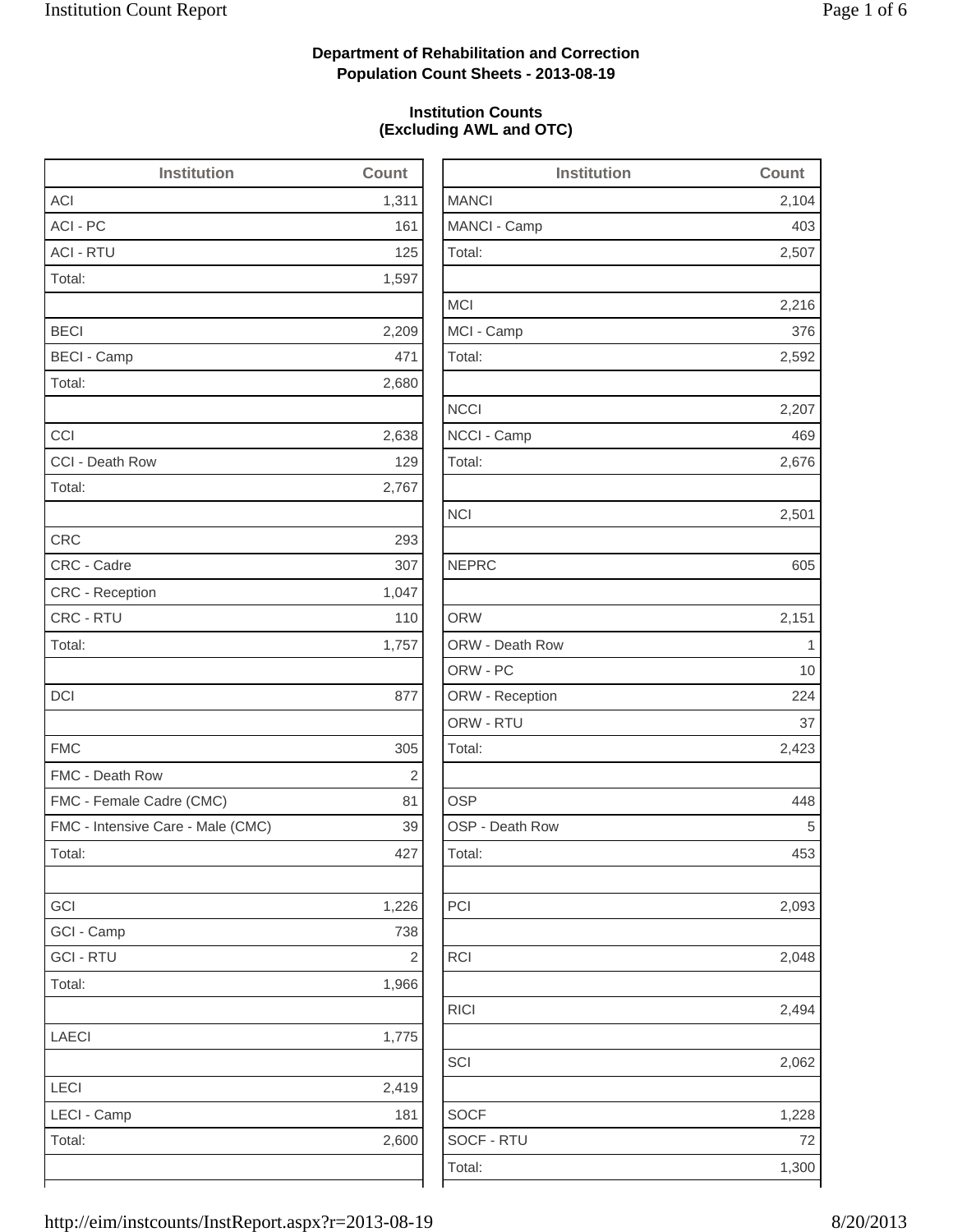### Institution Count Report Page 2 of 6

| <b>LOCI</b>              | 2,291 |
|--------------------------|-------|
|                          |       |
| <b>LORCI</b>             | 101   |
| <b>LORCI - Cadre</b>     | 228   |
| <b>LORCI - Reception</b> | 994   |
| Total:                   | 1,323 |
|                          |       |
| <b>MACI</b>              | 896   |
| MACI - Minimum           | 1,352 |
| MACI - Youth             | 39    |
| Total:                   | 2,287 |

|                  | <b>Total Population:</b> | 50,335 |
|------------------|--------------------------|--------|
|                  |                          |        |
| Total:           |                          | 1,414  |
| <b>WCI - RTU</b> |                          | 50     |
| <b>WCI</b>       |                          | 1,364  |
|                  |                          |        |
| <b>TOCI</b>      |                          | 1,275  |
|                  |                          |        |
| Total:           |                          | 1,545  |
| TCI - Camp       |                          | 447    |
| <b>TCI</b>       |                          | 1,098  |

\* The Total Population includes 39 Offenders with Reason Codes 30 & 31. \*\* The Total Population includes 24 Offenders with Reason Code 0A.

#### **Male Population by Security Level (Include AWL and Exclude OTC)**

|                        |                   | , <del>.</del> |            |          |              |
|------------------------|-------------------|----------------|------------|----------|--------------|
| <b>Security Level</b>  |                   | <b>Body</b>    | <b>AWL</b> | $(-OTC)$ | <b>Total</b> |
| Total Level 5          |                   | 119            | 3          | 3        | 119          |
| Total Level 4          |                   | 1,851          | 15         | 10       | 1,856        |
| Total Level 3          |                   | 11,668         | 150        | 111      | 11,707       |
| Total Level 2          |                   | 17.444         | 215        | 145      | 17,514       |
| Total Level 1          |                   | 15,052         | 205        | 109      | 15,148       |
| <b>Total Death Row</b> |                   | 137            | 3          | 2        | 138          |
|                        | <b>Total Male</b> | 46,271         | 591        | 380      | 46,482       |

#### **Female Population by Institution (Include AWL and Exclude OTC)**

|                          |             | (II)           |          |              |
|--------------------------|-------------|----------------|----------|--------------|
| <b>Institution</b>       | <b>Body</b> | <b>AWL</b>     | $(-OTC)$ | <b>Total</b> |
| <b>DCI</b>               | 877         | 12             | 6        | 883          |
| <b>FMC</b>               | 7           | $\overline{4}$ | 0        | 11           |
| FMC - Female Cadre (CMC) | 81          | $\overline{2}$ | 0        | 83           |
| <b>NEPRC</b>             | 605         | 19             | 11       | 613          |
| <b>ORW</b>               | 2,151       | 47             | 27       | 2,171        |
| <b>ORW - Death Row</b>   | 1           | 0              | 0        |              |
| ORW - PC                 | 10          | $\mathbf 0$    | 0        | 10           |
| ORW - Reception          | 224         | 1              | 0        | 225          |
| ORW - RTU                | 37          | 0              | 0        | 37           |
| <b>Total Female</b>      | 3,993       | 85             | 44       | 4,034        |
| <b>Total Population:</b> | 50,264      | 676            | 424      | 50,516       |

#### **Male Population by Institution: Security Level 5 (Include AWL and Exclude OTC)**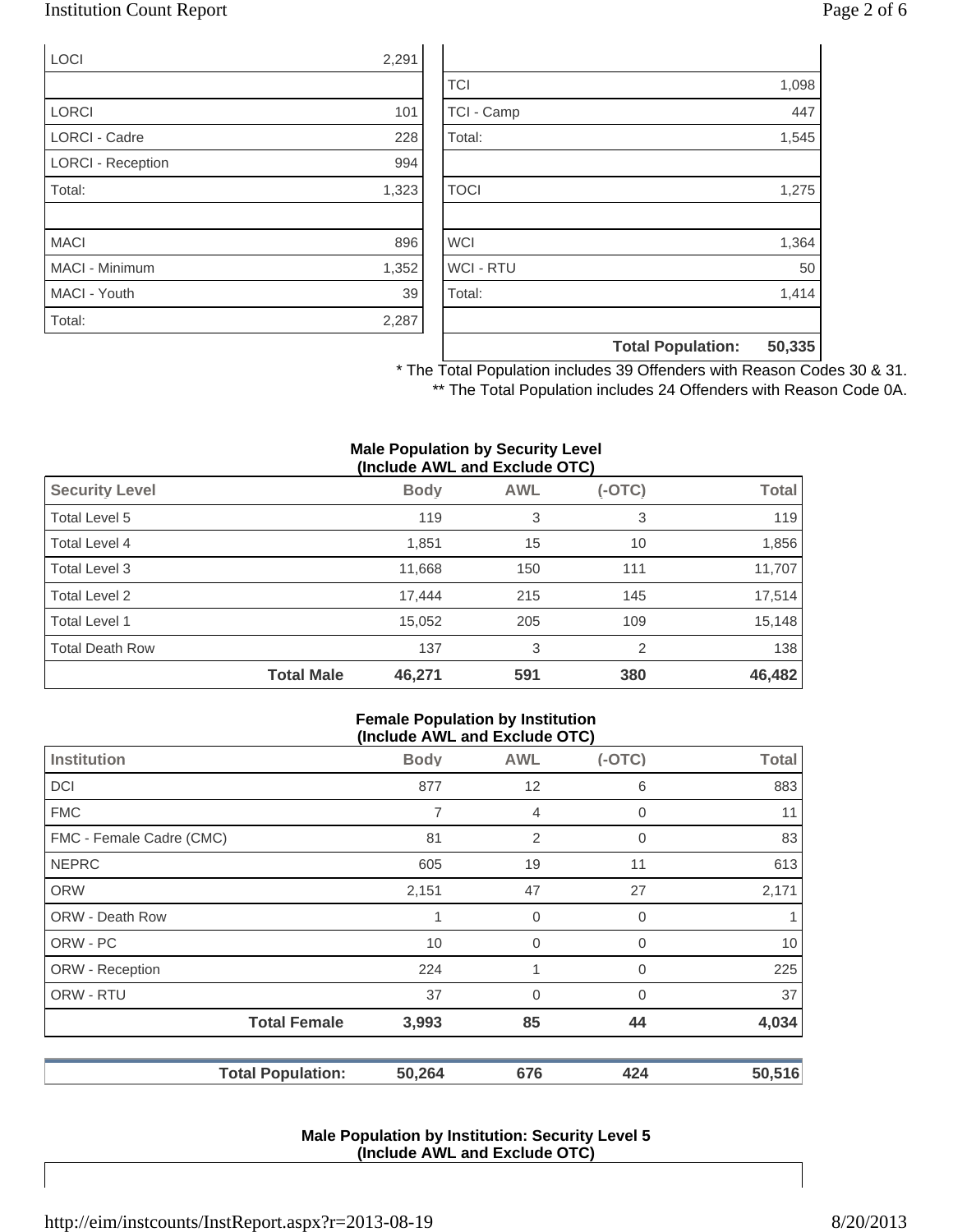# Institution Count Report Page 3 of 6

| Page 3 of |
|-----------|
|           |

| Institution          | <b>Body</b> | <b>AWL</b> | $(-OTC)$ | <b>Total</b> |
|----------------------|-------------|------------|----------|--------------|
| LORCI - Reception    |             |            |          |              |
| <b>MANCI</b>         |             |            |          |              |
| <b>OSP</b>           | 115         |            |          | 115          |
| <b>RCI</b>           |             |            |          |              |
| SOCF                 |             |            |          |              |
| <b>Total Level 5</b> | 119         |            |          | 119          |

#### **Male Population by Institution: Security Level 4 (Include AWL and Exclude OTC)**

| Institution              |                      | ,<br><b>Body</b> | .<br>,,,,,,,,,,,,<br><b>AWL</b> | $(-OTC)$     | Total                     |
|--------------------------|----------------------|------------------|---------------------------------|--------------|---------------------------|
| ACI - PC                 |                      | $\overline{7}$   | $\mathbf 0$                     | $\mathbf 0$  | 7                         |
| CRC                      |                      | 3                | $\mathbf{1}$                    | $\mathbf{1}$ | $\ensuremath{\mathsf{3}}$ |
| CRC - Reception          |                      | 3                | $\mathbf 0$                     | $\mathbf 0$  | $\ensuremath{\mathsf{3}}$ |
| CRC - RTU                |                      | 3                | $\mathbf 0$                     | $\mathbf 0$  | $\ensuremath{\mathsf{3}}$ |
| <b>FMC</b>               |                      | $\overline{2}$   | $\mathbf 0$                     | $\mathbf 0$  | $\sqrt{2}$                |
| LAECI                    |                      | 1                | $\mbox{O}$                      | $\mathbf 0$  | 1                         |
| LECI                     |                      | 26               | $\mathbf 0$                     | $\mathbf 0$  | 26                        |
| LORCI                    |                      | 5                | $\mathbf{1}$                    | $\mathbf 0$  | 6                         |
| <b>LORCI - Cadre</b>     |                      | $\mathbf{1}$     | $\boldsymbol{0}$                | $\mathbf 0$  | 1                         |
| <b>LORCI - Reception</b> |                      | $\overline{2}$   | $\mathbf 0$                     | $\mathbf 0$  | $\overline{2}$            |
| <b>MANCI</b>             |                      | 46               | $\boldsymbol{0}$                | $\mathbf 0$  | 46                        |
| MCI                      |                      | $\,$ 3 $\,$      | $\mathbf 0$                     | $\mathbf 0$  | $\ensuremath{\mathsf{3}}$ |
| <b>NCCI</b>              |                      | $\mathbf{1}$     | $\mathbf 0$                     | $\mathbf 0$  | 1                         |
| OSP                      |                      | 327              | $\,$ 3 $\,$                     | 1            | 329                       |
| <b>RCI</b>               |                      | 9                | $\mathbf 0$                     | $\mathbf 0$  | 9                         |
| SOCF                     |                      | 1,111            | $\overline{7}$                  | $\sqrt{5}$   | 1,113                     |
| SOCF - RTU               |                      | 67               | $\boldsymbol{0}$                | $\mathbf 0$  | 67                        |
| <b>TCI</b>               |                      | 8                | $\mathbf 0$                     | $\mathbf 0$  | 8                         |
| <b>TOCI</b>              |                      | 219              | $\overline{2}$                  | $\sqrt{2}$   | 219                       |
| <b>WCI</b>               |                      | 6                | 1                               | $\mathbf{1}$ | 6                         |
| WCI - RTU                |                      | $\mathbf{1}$     | $\mathbf 0$                     | $\mathbf 0$  | 1                         |
|                          | <b>Total Level 4</b> | 1,851            | 15                              | 10           | 1,856                     |

### **Male Population by Institution: Security Level 3 (Include AWL and Exclude OTC)**

|                  | .           |            | -- - - - - |              |
|------------------|-------------|------------|------------|--------------|
| Institution      | <b>Body</b> | <b>AWL</b> | $(-OTC)$   | <b>Total</b> |
| ACI              | 25          |            |            | 25           |
| ACI - PC         | 79          | 0          | 0          | 79           |
| <b>ACI - RTU</b> |             |            | 0          |              |
| <b>BECI</b>      | 12          |            | 0          | 13           |
| CCI              | 11          | 0          | 0          |              |
| CRC              | 103         | 10         | 9          | 104          |
|                  |             |            |            |              |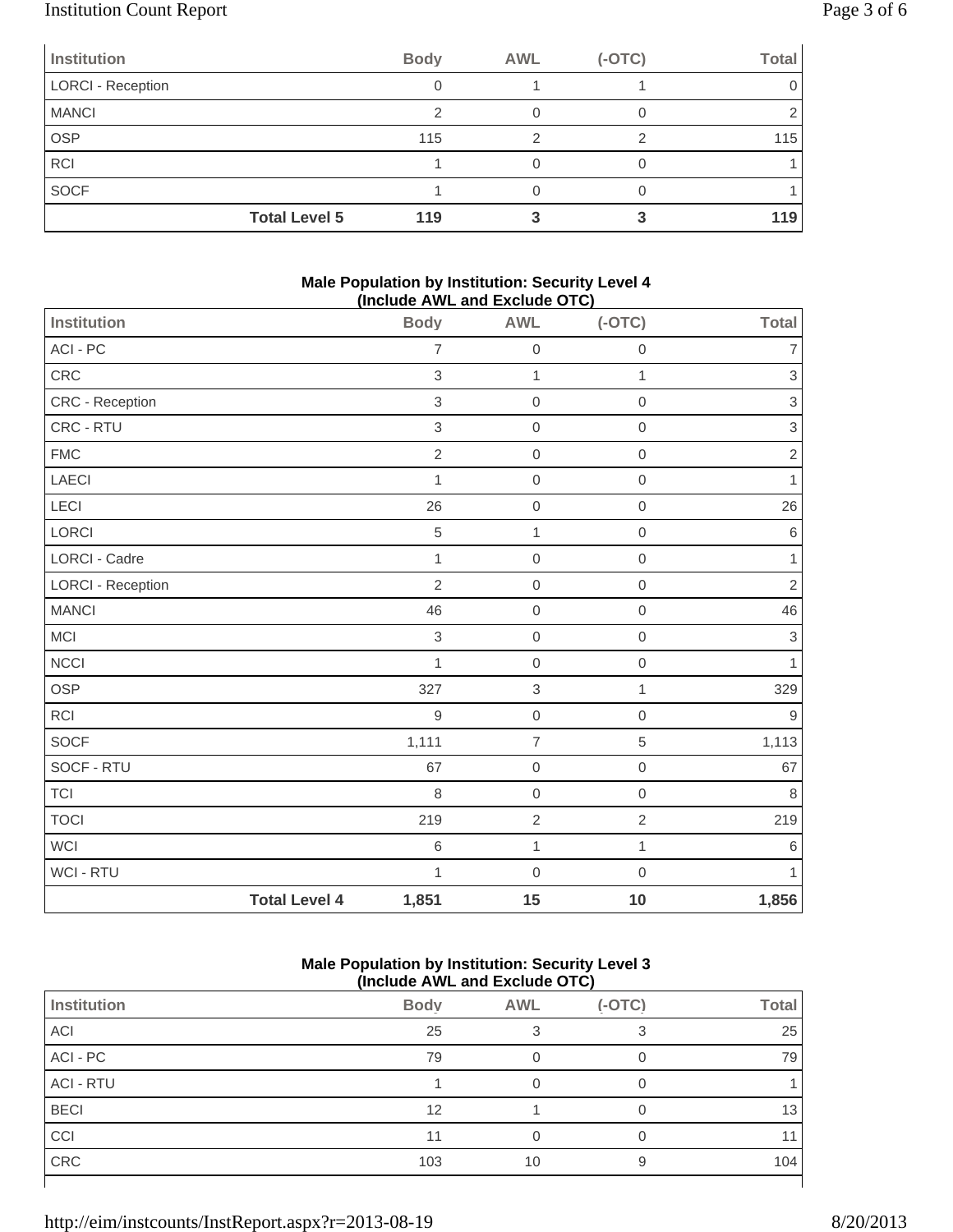# Institution Count Report Page 4 of 6

| CRC - Cadre                       |                      | 235            | $\boldsymbol{0}$ | $\mathbf 0$              | 235            |
|-----------------------------------|----------------------|----------------|------------------|--------------------------|----------------|
| CRC - Reception                   |                      | 648            | 16               | 15                       | 649            |
| CRC - RTU                         |                      | 89             | $\mbox{O}$       | $\mbox{O}$               | 89             |
| <b>FMC</b>                        |                      | 12             | $\mathbf 0$      | $\mathsf{O}\xspace$      | 12             |
| FMC - Intensive Care - Male (CMC) |                      | 6              | $\mathbf 0$      | $\mathsf{O}\xspace$      | $\,6\,$        |
| GCI                               |                      | $\mathbf{1}$   | $\mathbf 0$      | $\mbox{O}$               | $\mathbf{1}$   |
| LAECI                             |                      | 18             | $\mathbf 0$      | $\mathbf 0$              | 18             |
| LECI                              |                      | 2,270          | 17               | 15                       | 2,272          |
| LOCI                              |                      | 16             | $\mathbf 0$      | $\mathsf{O}\xspace$      | 16             |
| LORCI                             |                      | 35             | 17               | 13                       | 39             |
| <b>LORCI - Cadre</b>              |                      | 207            | $\mbox{O}$       | $\mathbf 0$              | 207            |
| <b>LORCI - Reception</b>          |                      | 407            | $\,$ 3 $\,$      | $\overline{2}$           | 408            |
| MACI                              |                      | 13             | $\mbox{O}$       | $\mathsf{O}\xspace$      | 13             |
| MACI - Youth                      |                      | 13             | $\mathbf 0$      | $\mathsf{O}\xspace$      | 13             |
| <b>MANCI</b>                      |                      | 1,954          | 15               | 11                       | 1,958          |
| MCI                               |                      | 15             | $\mathbf 0$      | $\mathbf 0$              | 15             |
| <b>NCCI</b>                       |                      | 13             | $\mathbf 0$      | $\mathbf 0$              | 13             |
| NCI                               |                      | $\hbox{9}$     | 10               | $\mathsf{O}\xspace$      | 19             |
| <b>OSP</b>                        |                      | 6              | $\mathbf 0$      | $\mathsf{O}\xspace$      | $\,6\,$        |
| PCI                               |                      | 60             | $\overline{4}$   | $\mathsf{O}\xspace$      | 64             |
| <b>RCI</b>                        |                      | 1,968          | 27               | 21                       | 1,974          |
| <b>RICI</b>                       |                      | $\hbox{9}$     | $\mathbf 0$      | $\mathbf 0$              | $\mathsf g$    |
| SCI                               |                      | $\overline{4}$ | $\mbox{O}$       | $\mathsf{O}\xspace$      | $\overline{4}$ |
| SOCF                              |                      | 116            | $\mathbf 0$      | $\mbox{O}$               | 116            |
| SOCF - RTU                        |                      | 5              | $\mbox{O}$       | $\mbox{O}$               | 5              |
| <b>TCI</b>                        |                      | 976            | $\boldsymbol{9}$ | $\overline{\mathcal{I}}$ | 978            |
| TCI - Camp                        |                      | $\mathbf{1}$   | $\mathbf 0$      | $\mathbf 0$              | $\mathbf{1}$   |
| <b>TOCI</b>                       |                      | 999            | $\sqrt{5}$       | $\overline{4}$           | 1,000          |
| <b>WCI</b>                        |                      | 1,283          | 13               | 11                       | 1,285          |
| WCI - RTU                         |                      | 49             | $\mathbf 0$      | $\mathbf 0$              | 49             |
|                                   | <b>Total Level 3</b> | 11,668         | 150              | 111                      | 11,707         |

### **Male Population by Institution: Security Level 2 (Include AWL and Exclude OTC)**

| Institution      | <b>Body</b> | <b>AWL</b>     | $(-OTC)$       | <b>Total</b> |  |
|------------------|-------------|----------------|----------------|--------------|--|
| ACI              | 579         |                | 2              | 584          |  |
| ACI - PC         | 52          | $\Omega$       | 0              | 52           |  |
| <b>ACI - RTU</b> | 83          | $\overline{2}$ |                | 84           |  |
| <b>BECI</b>      | 1,508       | 21             | 12             | 1,517        |  |
| CCI              | 1,852       | 15             | 10             | 1,857        |  |
| CRC              | 82          | $\overline{2}$ | $\mathfrak{p}$ | 82           |  |
| CRC - Cadre      | 64          | $\Omega$       | $\Omega$       | 64           |  |
| CRC - Reception  | 203         | 9              | 8              | 204          |  |
|                  |             |                |                |              |  |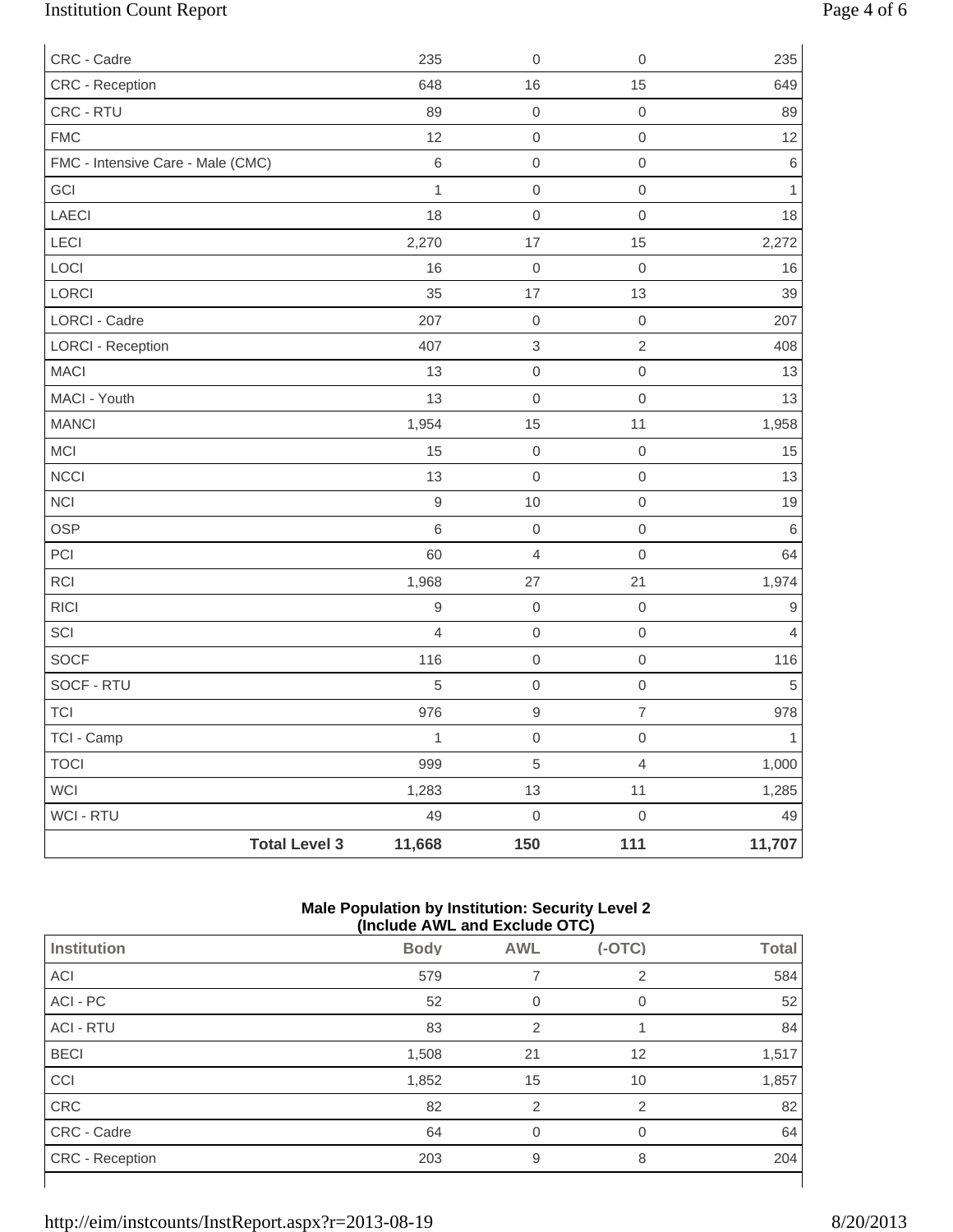# Institution Count Report Page 5 of 6

| CRC - RTU                         |                      | 13             | $\boldsymbol{0}$          | $\mathbf 0$         | 13         |
|-----------------------------------|----------------------|----------------|---------------------------|---------------------|------------|
| <b>FMC</b>                        |                      | 17             | $\boldsymbol{0}$          | $\mathbf 0$         | 17         |
| FMC - Intensive Care - Male (CMC) |                      | 21             | $\overline{2}$            | $\mathbf 0$         | 23         |
| GCI                               |                      | 761            | 3                         | $\overline{2}$      | 762        |
| <b>GCI - RTU</b>                  |                      | $\mathbf{1}$   | $\mathbf 0$               | $\mathbf 0$         | 1          |
| LAECI                             |                      | 1,450          | 28                        | 19                  | 1,459      |
| <b>LECI</b>                       |                      | 117            | $\mathbf{1}$              | $\mathbf{1}$        | 117        |
| LOCI                              |                      | 1,235          | 11                        | 10                  | 1,236      |
| LORCI                             |                      | 35             | $\,$ 6 $\,$               | $\,$ 5 $\,$         | 36         |
| <b>LORCI - Cadre</b>              |                      | 14             | $\mathbf 0$               | $\mathbf 0$         | 14         |
| <b>LORCI - Reception</b>          |                      | 286            | $\overline{7}$            | $\overline{7}$      | 286        |
| <b>MACI</b>                       |                      | 883            | $\ensuremath{\mathsf{3}}$ | $\overline{2}$      | 884        |
| MACI - Youth                      |                      | 26             | $\mathbf 0$               | $\mathsf{O}\xspace$ | 26         |
| <b>MANCI</b>                      |                      | 93             | $\overline{2}$            | $\overline{2}$      | 93         |
| MANCI - Camp                      |                      | $\overline{2}$ | $\mathbf 0$               | $\mathbf 0$         | $\sqrt{2}$ |
| MCI                               |                      | 1,805          | 20                        | 15                  | 1,810      |
| MCI - Camp                        |                      | $\mathbf{1}$   | $\boldsymbol{0}$          | $\mathbf 0$         | 1          |
| <b>NCCI</b>                       |                      | 1,415          | 17                        | 14                  | 1,418      |
| <b>NCI</b>                        |                      | 1,941          | 24                        | 12                  | 1,953      |
| PCI                               |                      | 841            | 10                        | $\,$ 5 $\,$         | 846        |
| <b>RCI</b>                        |                      | 70             | $\mathbf{1}$              | $\mathbf{1}$        | 70         |
| <b>RICI</b>                       |                      | 647            | $6\phantom{1}6$           | 5                   | 648        |
| SCI                               |                      | 1,145          | 17                        | $\hbox{9}$          | 1,153      |
| <b>TCI</b>                        |                      | 70             | $\mathbf 1$               | $\mathbf{1}$        | 70         |
| <b>TOCI</b>                       |                      | 57             | $\boldsymbol{0}$          | $\mathbf 0$         | 57         |
| <b>WCI</b>                        |                      | 75             | $\mathbf 0$               | $\mathbf 0$         | 75         |
|                                   | <b>Total Level 2</b> | 17,444         | 215                       | 145                 | 17,514     |

#### **Male Population by Institution: Security Level 1 (Include AWL and Exclude OTC)**

| ,<br>.                            |             |                |             |              |  |  |
|-----------------------------------|-------------|----------------|-------------|--------------|--|--|
| <b>Institution</b>                | <b>Body</b> | <b>AWL</b>     | $(-OTC)$    | <b>Total</b> |  |  |
| ACI                               | 579         | 7              | 2           | 584          |  |  |
| ACI - PC                          | 52          | $\mathbf 0$    | $\mathbf 0$ | 52           |  |  |
| <b>ACI - RTU</b>                  | 83          | $\overline{2}$ | 1           | 84           |  |  |
| <b>BECI</b>                       | 1,508       | 21             | 12          | 1,517        |  |  |
| <b>CCI</b>                        | 1,852       | 15             | 10          | 1,857        |  |  |
| CRC                               | 82          | 2              | 2           | 82           |  |  |
| CRC - Cadre                       | 64          | $\mathbf 0$    | $\mathbf 0$ | 64           |  |  |
| CRC - Reception                   | 203         | 9              | 8           | 204          |  |  |
| CRC - RTU                         | 13          | $\mathbf 0$    | $\mathbf 0$ | 13           |  |  |
| <b>FMC</b>                        | 17          | $\mathbf 0$    | $\mathbf 0$ | 17           |  |  |
| FMC - Intensive Care - Male (CMC) | 21          | $\overline{2}$ | 0           | 23           |  |  |
| GCI                               | 761         | 3              | 2           | 762          |  |  |
|                                   |             |                |             |              |  |  |